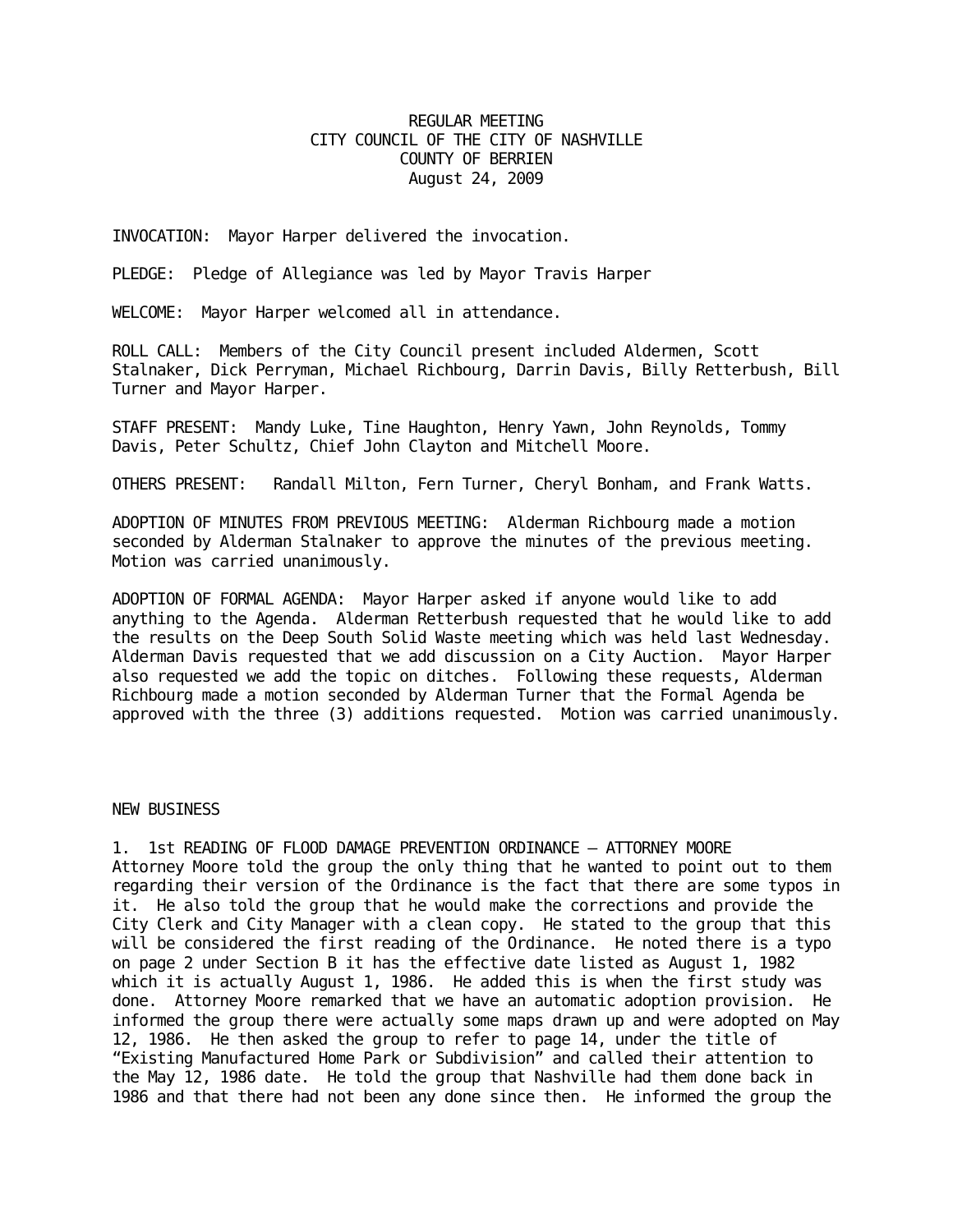new revised one will be effective on September 25, 2009. He told the group that the dates refer back to when the first ones were done because there is an automatic adoption under the City's Ordinance. He reiterated that the date should be May 12, 1986. Attorney Moore referred back to page 4 and about him asking the Council who the administrator was going to be. He stated that the secretary did a global under that section. Instead of reading just Code Enforcement it should read Code Enforcement Officer. He told the Council the only other thing he had done is that he has actually added a provision of another Ordinance that he is submitting to the Council, which is under the City's Municipal Code, is to have a continuing violation provision. He then referred the Council to Page 3, Section H entitled Penalties for Violation. He told the group he had revised this code. He then read the section dealing with the violation. He explained to the group that sections 17-1 through 17-5 deal with the Municipal Court provision for bonds. He further explained that there is currently no Section 17-6 as referred to under Section H, but that he has added this one. Attorney Moore stated this provision provides for general continuing violations. He then read the following section of the Ordinance: The code states that whenever in this Code or any ordinance of the city any act is prohibited or is made or declared to be unlawful or an offense, or whenever in this Code or any ordinance the doing of any act is required and the failure to do such act is declared to be unlawful, and no specific penalty is provided; and unless otherwise provided by state law, the violation of any such provision of this Code or any such ordinance shall be punished by a fine not to exceed \$1,000.00 and imprisonment in the city or county jail not exceeding 6 months, or both a fine and sentence of imprisonment and labor; and all sentences may be in the alternative and fines may be imposed with the alternative of sentence to imprisonment and labor if the fines are not paid. Each day any violation of this Code or of any ordinance shall continue shall constitute a separate offense. After the reading Attorney Moore explained to the Council that in other words each day is an on going offense if the court so contends. He stated that the fine is anywhere up to a \$1,000.00. He told the Council that quite frankly he wasn't sure what they wanted to charge for a violation of this ordinance. He added that the charge can be anywhere from \$1.00 to a \$1,000.00 for violation of this ordinance. He stated that this is up to the Judge but the City can set this. He stated this provision will give the City those parameters. He remarked that this provision actually enhances our penalties under the City's existing Municipal Court. Attorney Moore stated with these revisions to the Flood Ordinance (he has given Ms. Luke a clean copy) this will be considered the first reading and the second reading and adoption will be at the next meeting. He informed the Council this will also be considered the first reading of the Provision of Section 17-6 on General Penalty Violation. He stated however this item was not on the Agenda but thinks it will be fine. He remarked we will have the second reading and adoption of both of the ordinances at the next meeting.

2. REPORT ON DEEP SOUTH SOLID WASTE MEETING – ALDERMAN RETTERBUSH Alderman Retterbush began by informing the Mayor and Council that he is happy to announce that the work he has been working with the Deep South Solid Waste Board on, the City of Nashville will be getting a check for \$30,000.00. He further stated that they will be having a big check presentation. He told the Council the City is a member of this board and beginning January 1, 2010, the board will be getting \$1.27 per ton for each ton that is dumped into the landfill. He stated that the City of Nashville will be eligible for a portion of this money and also for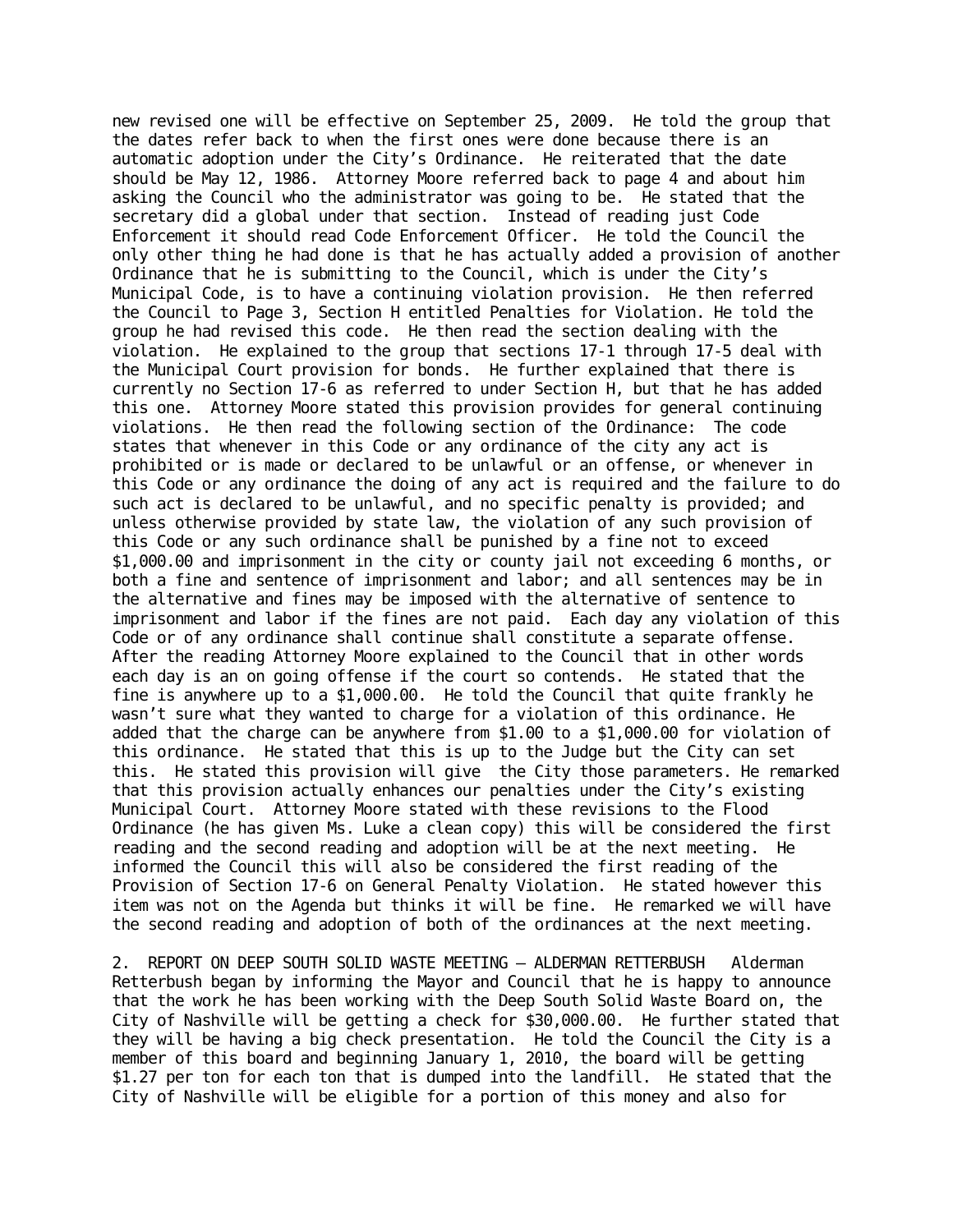grants and can borrow money like we did on the composting of yard debris. He added this has been a real good thing. He told the Council the main thing the City has to do is to get all the trash in that landfill. He added the County is also getting some money but probably only half of what the City is getting. He told the group that the City will be getting the \$30,000.00 pretty soon and that the members of the board is coming to present the check to the Council. He emphasized that this money has got to be used for solid waste. He added we could pay for the operation of the limb truck, buy a new boom for the truck and hopefully look at getting the City a new truck with a grant. In closing, Alderman Retterbush remarked that he just wanted to report this to the Mayor and Council.

3. AUCTION OF SURPLUS CITY EQUIPMENT – ALDERMAN DAVIS Alderman Davis informed the Council that he had spoken with Sheriff Heath as they are getting prepared to do their auction. He stated the Sheriff told him that they would be happy to do the City's with theirs at the same time. He told the group that he and Tommy Davis had went and looked at all the stuff over there some few months ago. He stated there are some surplus stuff that is over there that is either in bad condition or that we don't use anymore. He told the group that in talking with the Sheriff he said he would be happy to show the City how he is setting his stuff up and is willing to help us do our first one along the same line they do theirs along with the bid procedures, etc. Alderman Davis told the group he wanted to see if this is something we can working on with our department heads in getting an inventory of stuff we can get up for the auction to try and help the City out. Alderman Stalnaker informed the group that he was contacted on Friday by Elaine Shiver from the County and she stated that the County is actually scheduling an auction separate of what the Sheriff is doing. He stated the Sheriff has got a car and a little bit of farm equipment they are going to do on that day. The County is scheduling a big auction and they wanted to know if the City is interested in getting in and advertising with them because they have to advertise it for the same period of time the City does. He said they are starting to advertise for another auction separate of the one the Sheriff is doing. He said they have a lot of merchandise for the County. He remarked the merchandise includes property, etc. Alderman Stalnaker stated the County said for the City to get with them and we could join them and do it all at the same time and at the same location. Alderman Davis asked if an auctioneer would be used. He stated that the Sheriff does not have an auctioneer and the only fees they will have be advertising fees. Ms. Luke informed the Council that Ms. Shiver told Johnny that one of their commissioners actually does this. She said from what Ms. Shiver said we would be getting the auctioneering service free. Alderman Stalnaker remarked that is also his understanding and believes that Commissioner Jimmy Parker is the auctioneer. Mayor Harper asked if the County has set a date set. Alderman Stalnaker responded they do not have a date set yet because they wanted to contact the City and get together and try to pick a date that is feasible for both parties. He stated they feel like the more stuff you have the more people you will be able to draw and the bigger the sale will be. Alderman Davis recommended getting a list together of the surplus items or otherwise. Alderman Retterbush told the group that we can look at any scrap metal we have because this is worth money also. Alderman Stalnaker stated the Police Department may have a vehicle or two that has been seized and they have a couple of surplus city vehicles along with some bicycles. Mayor Harper asked Ms.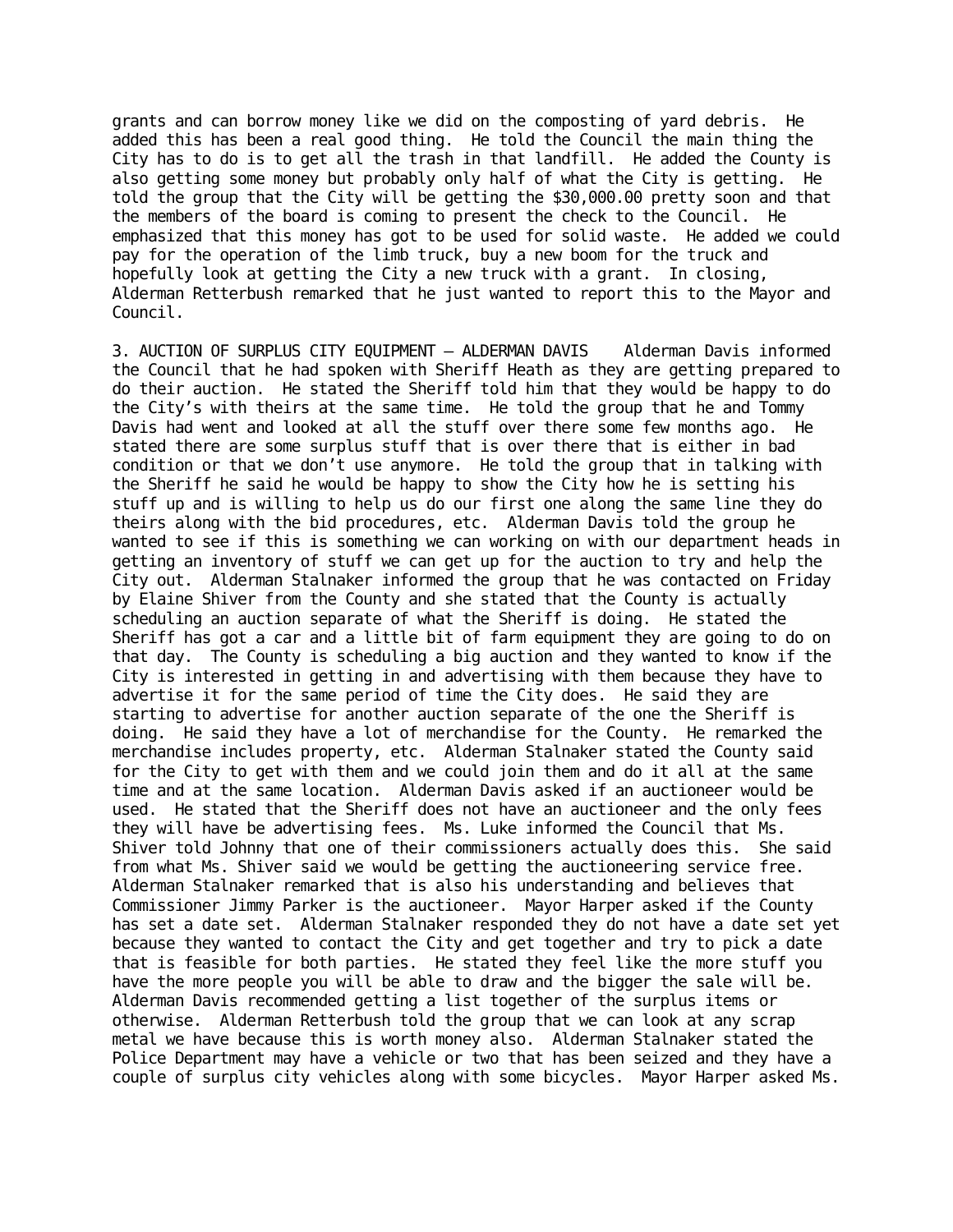Luke to get with Ms. Shiver and the City department heads and get a list of items and a good date for the sale.

4. CLEANING OUT DITCHES – MAYOR HARPER Mayor Harper told the Council he would like to talk about the City's ditches. He stated that the City has been given the green light to clean up some parts. Mayor Harper told the Council he had checked the ditches behind South Berrien Street and they are stopped up with beaver dams and we need to do something about this part of it. He stated that the area is north of Meadowbrook and south of the Log Cabin. He said there are a couple of beaver dams and it is standing in water. Mayor Harper asked Mr. Tommy Davis if the City can clean this out. Mr. Davis responded that he doesn't know how we can. He added that it can be cleaned out. Mayor Harper asked about the equipment to clean it out. Mr. Davis responded the City doesn't have the equipment that can reach in there. Mayor Harper asked if we needed to talk with Ben Warren at the County. Mr. Davis responded that we can talk to him about getting an excavator and giving us a hand. Mayor Harper commented that he was thinking that since the City went to a four day work week we could get some of the guys to come in one Friday when the County is not working and borrow their equipment if they will allow us to do so. He said we could authorize some guys to come in on a Friday and work some overtime. He stated this way we can use County equipment because they pretty much use it four days a week. He remarked that we can get back there and get some of that cleaned up while we can. Attorney Moore asked if this is behind what they call the Old Horseshoe. Mayor Harper responded yes that it is back in that area. He told the Council basically we need to get with the County and see if we can borrow the equipment and get the Council to authorize the overtime if it is more than Ms. Luke can authorize and have the guys come in on a Friday. There was some general discussion among the group regarding the number of beaver dams in that area. Mayor Harper told the group we need to get this cleaned out and the water moving because it is stagnant. Alderman Retterbush commented that this situation also presents a mosquito problem. He added if we can get an excavator with some thumbs on it where we can put it in there with the City's and County's dump trucks and haul it off. Alderman Stalnaker told the group that he could contact the DNR about getting them to bring in some nuisance trappers and pick up some of these animals and transplant them some place else. Following these discussions, Mayor Harper asked the Council if everyone was on board concerning allowing the Friday overtime day for the employees and contacting the County about borrowing some of their equipment so we can get this done. The Council was in agreement with these recommendations.

## REPORTS

5. CITY MANAGER/FINANCE DIRECTOR'S REPORT – Ms. Luke informed the Council that we are continuing to work on our new software and get everything transferred over. She remarked that she hopes we can get started on our utility billing pretty quick. She added they are trying to finish it up and are going to train us on this. She also informed the Council that the City is slowly beginning to receive the money from GEMA and FEMA on the flood covered by the Presidential Disaster Declaration. She stated the total amount the City should be receiving is \$88,894. She added thus far we have received \$17,000 of this and still waiting on the rest of it. Alderman Retterbush asked about the status of the T-Grant. Mayor Harper responded that the City is waiting on the State to approve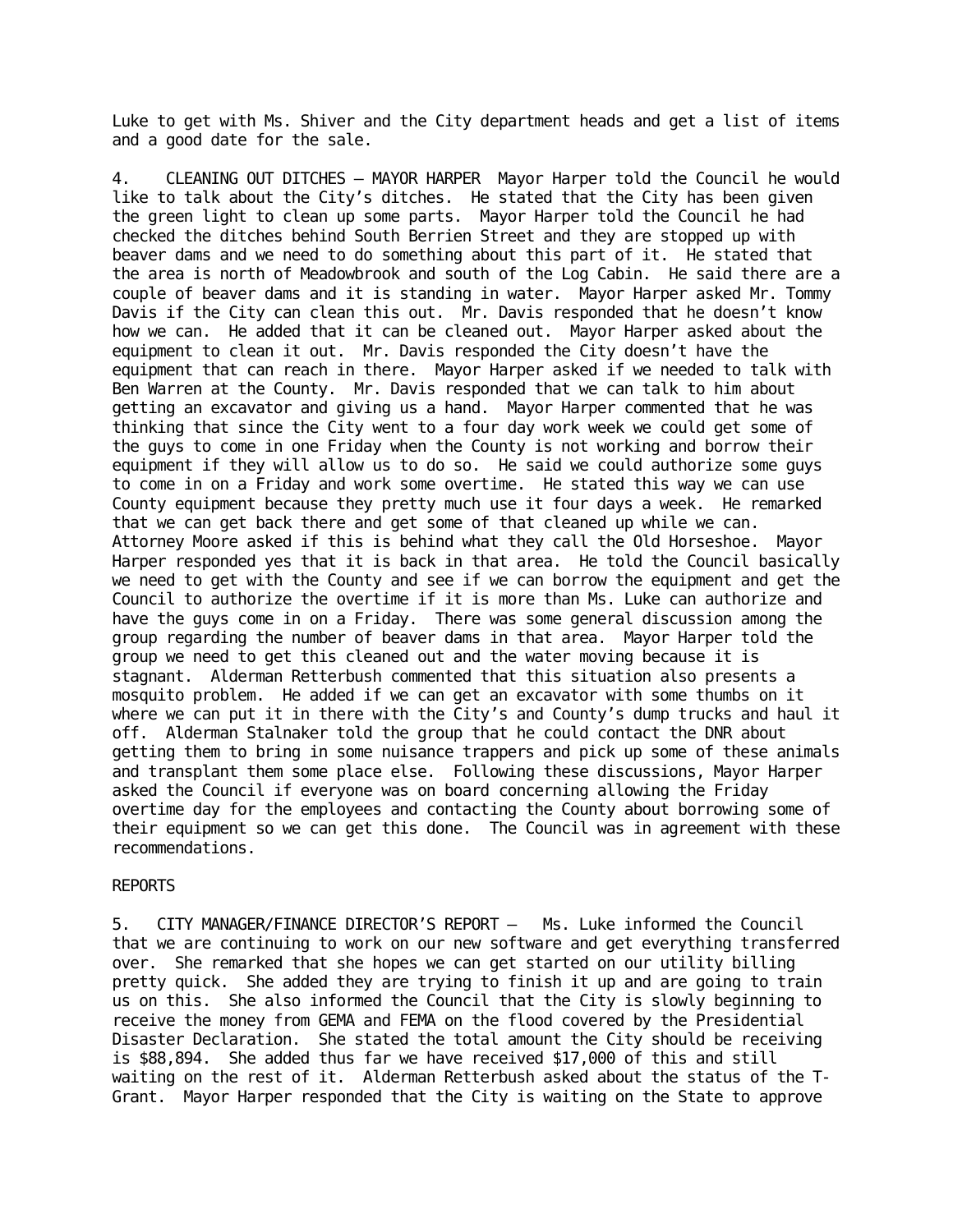some money. He said this was indicated in a letter he had received. He added it is on hold right now from Transportation.

6. CITY ATTORNEY'S REPORT Attorney Moore remarked to Ms. Luke that she had sent him an e-mail regarding BAB bonds. He questioned the group if they are familiar with this. He explained to the group that they actually go to the County. However, the City is on the list for Economic Development Bond. He informed the group that the Berrien County has been allocated \$823,000.00 He told the group that he doesn't know what the City might have that would qualify them for these bonds. He added this is actually goes to the County. Ms. Luke remarked that from what she understands we would have to go to the County. Attorney Moore stated that the deadline for submitting the information back to the County is Wednesday, August 26, 2009, but we have until December 31, 2010. He then asked the group if they have received this information. They answered in the affirmative. He stressed to the group that this is not free money but bonds. He told the group that he just wanted to bring this to the Council's attention to see if there is any interest in contacting the County. Attorney Moore told the group the other item he would to discuss is regarding the Consent Order. He informed the group that John Hunkele, Pete Maye and he had did a revised Consent Order and he had sent it to them. He added he needs to get with Ms. Luke on this. When asked had she received a final copy of the amendment, Ms. Luke responded no. Attorney Moore stated he is going to try and get a copy of this. He remarked that he has sent them what he has. He added that he is going to get an actual executed copy which he has not received. He stated he had talked with John Hunkele last week and he is going to get this to him. Mayor Harper asked him about the Alcohol Ordinance he gave to him the other day if he had got any further on this. Attorney Moore responded no but he knows this is an area the Council wishes to address. He stated this is in his current file and he will get with him on this.

## 7. DEPARTMENT HEADS' REPORT

Mayor Harper called for any Department Heads' Report

Chief Clayton came before the Mayor and Council requesting approval on an item. He stated that back approximately two (2) months ago the Police Department had applied for a grant through the Byrne Jag Grant Program and was awarded the grant. He informed the group that there is someone who will be delivering some of the shotguns, which are a part of this grant, on Monday, August 31, 2009. Chief Clayton asked for the Council's approval on cutting a check for \$5,905.00 to pay for these. He informed them that they had received notice that they had got the approval for the grant on Friday. He said the monies are ready to be released. He further informed the Council that the City has to purchase the items and then we will be reimbursed for them. He stated we will have to file the paperwork on this. He told the Council because this price exceeds the \$5,000.00 limit on spending he needs to get their approval on this. Alderman Richbourg told him to do what he had to do. The Council was in agreement with this request.

PUBLIC COMMENTS/GENERAL COMMENTS FROM COUNCIL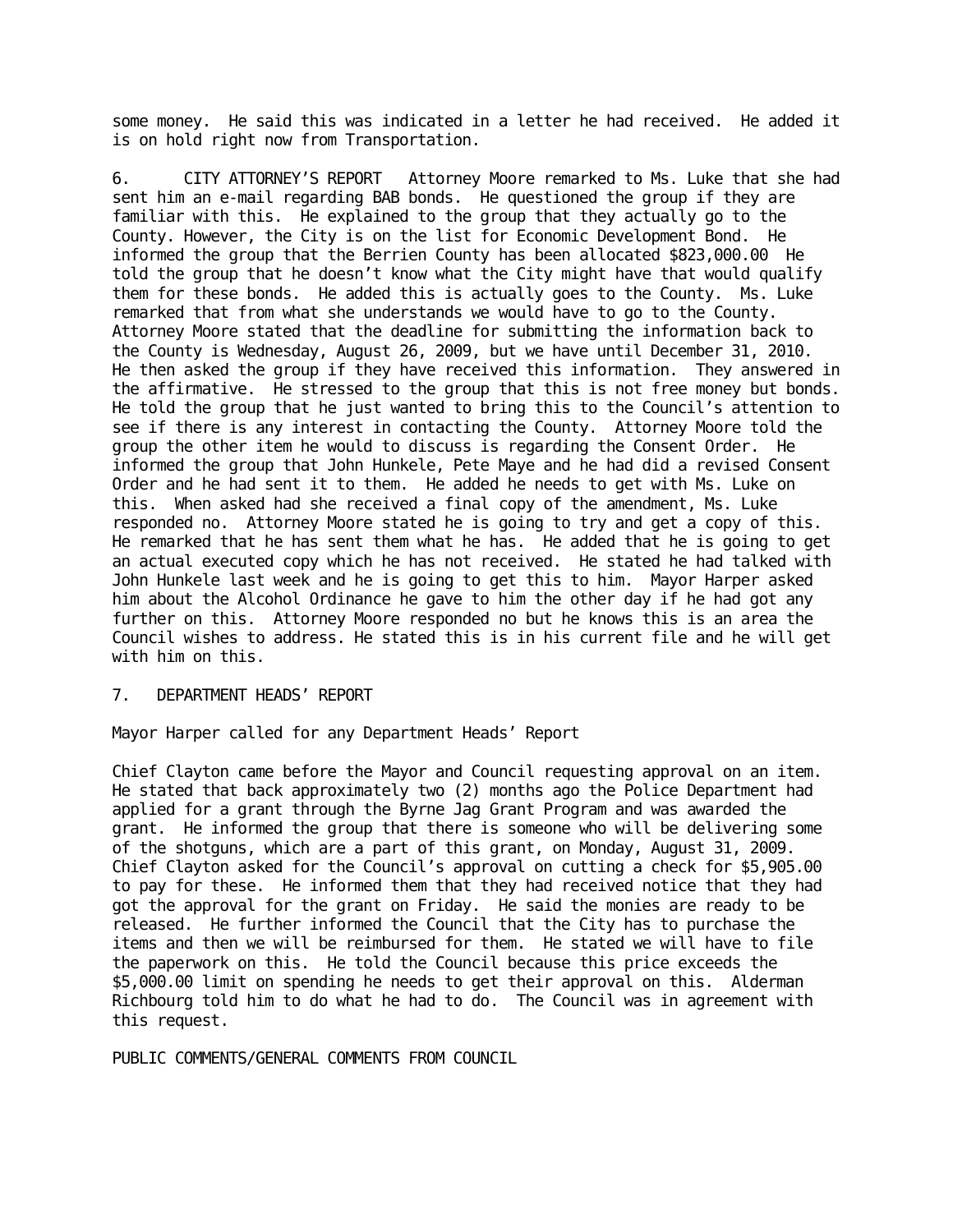Mayor Harper called for any public comments. There being none he then called for General Comments from the Council.

Alderman Turner expressed thanks to the City Government and the City employees for the nice flowers that were sent to his sister's funeral. He then stated that he wishes to publicly commend Mr. Henry Yawn for cleaning up the blighted areas in our town. He received a round of applause.

Alderman Perryman asked if the City has started running the USDA ad. It was indicated that the answer is no. In response, Attorney Moore stated that he had talked with Pete Maye the last time they were here. He commented that he realizes the City wants to keep this option open. Attorney Moore informed the Council that Mr. Maye said if the City exercises this option and EPD gets wind that the City wants to use this option it would not have a good impact. He added he realizes this is no reason not to run the ad. Alderman Perryman asked if anyone knows what the beef is with USDA. He remarked that John Hunkele or no one has wanted the City to use USDA money and that he is just curious. He then asked if anyone has given us a reason. Attorney Moore responded none other than the fact of the time line involved. Alderman Perryman in turn remarked that the time just became an issue six (6) weeks ago. He added that six (6) months ago they were also pushing the City away also and he is just curious if anyone knows why. Attorney Moore told the group that he was the one looking at this because he initially thought it would be cheaper and still does. He stated it's 2.75% versus 3.00%. He added there is a point on the fact that he was not aware of. In answering, Alderman Perryman's question, Attorney Moore remarked that everybody he has talked to said it is just aggravating and the conditions involve a lot more hoops to jump through. Alderman Perryman remarked it would be a lot of work. Mayor Harper commented that the contractors' bids would have to come in just a little higher because they would have to spend more time with the USDA loan. He added he did not know how much more higher but they did say the bids would reflect a GEFA or USDA loan because they understood the extra paper work and that they would have to go through with a USDA loan as opposed to a GEFA loan. He stated if it makes that much difference in the long run with the two million dollars he wasn't sure. Attorney Moore told the group that Pete Maye of Coastal Engineering had told him after the meeting, as a practical matter, that the additional cost was not that much savings. He remarked that he would like to hear this from them. He added that he trusts the City's engineers and that he trust both Pete Maye and John Hunkele. He remarked to Alderman Perryman that to answer his question, the point is that this is a lot of money. He then asked Alderman Perryman to get with him on this and he would get with the engineers. Attorney Moore informed the group that he has contacted USDA. He stated they are more than willing to do this loan. Alderman Perry told the group that Pete Maye eventually said if the City went with USDA at this point it is going to get the City in trouble with EPD because it is going to take too long. Attorney Moore remarked that in paraphrasing this is the general jest of what he said. He stated that the engineers stated that every time they have dealt with USDA it had been time consuming and a long and drawn out process. He basically said what he was anticipating if the City went that route he had understood him to say that EPD might say we're going to revise this Consent Order and you're going to finance with them, which you are talking about a year versus a matter of weeks with the other. John Reynolds informed the Council that the extra environmental stuff the USDA was requiring was not only time wise but it was going to cost. He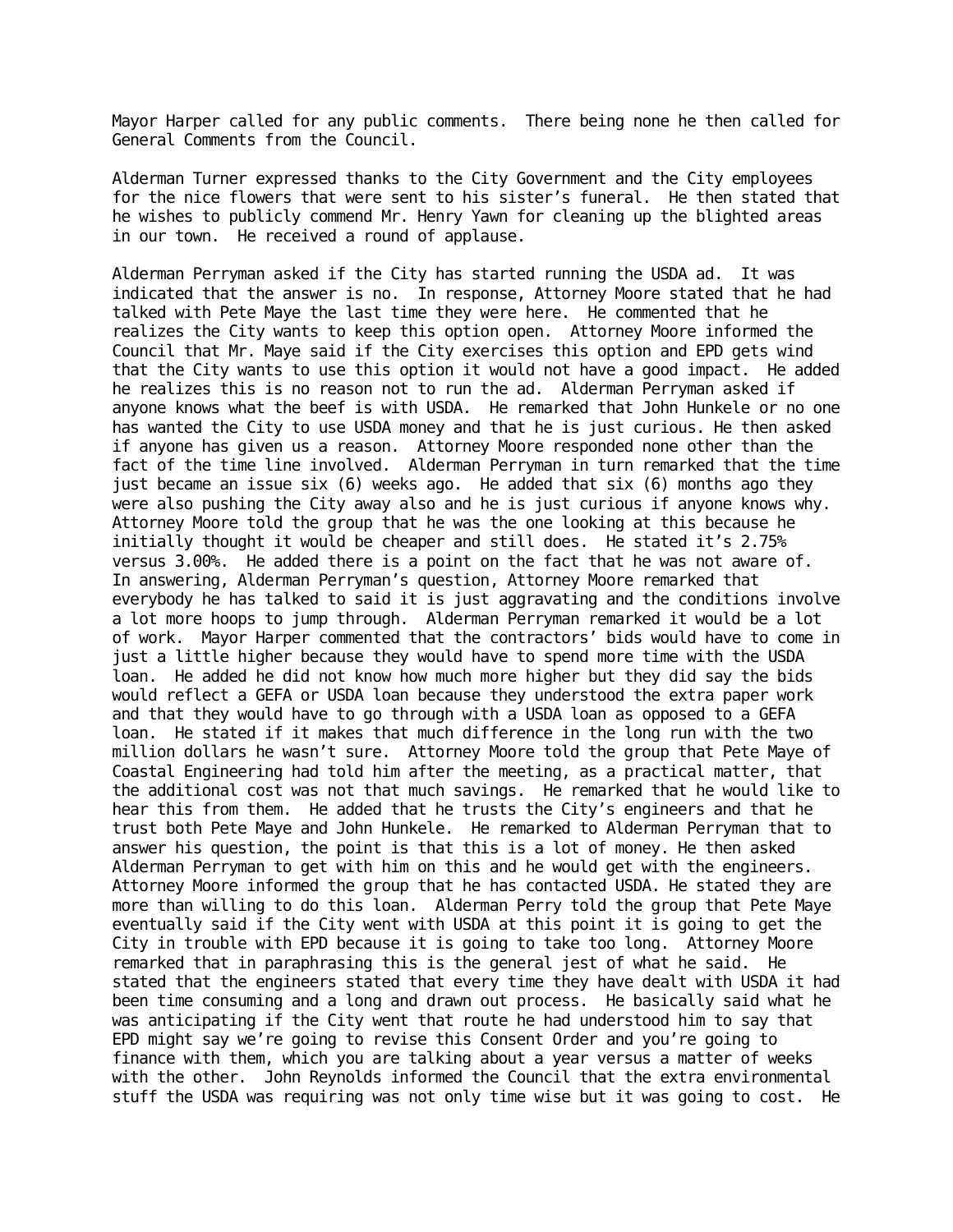stated maybe not as much as the difference between the two loans but it is going to add a lot more money to the project. Mayor Harper stated he had forgotten the City was asking EPD to come down to re-do our plans but it was going to cost the City more money so then the City went back to them to get the guy down here to cut this out so it wouldn't cost the City so much money. He remarked that basically the City has been working on this before he came on. He stated it has been something that we have constantly been working on for the two and a half years he has been here. He added that he had thought earlier the City had been dragging its feet but with all the negotiations to make this as low as possible, he supposes we are right where we need to be. He stated however we are still under a time constraint. Alderman Perryman told the Council the one thing that has frustrated him is that because we were not told six, nine or twelve months ago that with USDA it takes a while to get in place or if we want to do that there is an option you need to start moving. He added he is a little upset that the City was not told until it was too late to get USDA money. Mayor Harper asked when did we actually start talking about USDA because all he remembers talking about is GEFA. He added that all of sudden USDA jumped out there as another option. He asked Alderman Perryman if this was after he came on. Alderman Perryman responded that he recalls that we had been talking about USDA. Alderman Turner remarked that the City has worked with USDA for years. He then asked Ms. Luke how much did we have left on the current loan. She responded that we are approximately half way. Alderman Turner stated the City has been familiar with USDA before but not on this project too much. Alderman Perryman remarked that he just doesn't understand why this wasn't brought up. Attorney Moore responded that to be honest with him he did not know there was that big of disparity. He stated in talking with everyone it was assumed that the City would go with GEFA. He said when it came time to start comparing this then comes in USDA and there is this huge 25 basic points difference. He told the group that you are talking about real money when you're talking about \$5 million. Alderman Turner told the group that Pat Sutton and he had attended a session in Perry with USDA. He stated that USDA would send a representative down here to speak to the group. Alderman Perryman remarked it is what it is at this point. He added that it is too much. He remarked that Pete Maye had said if the City goes with USDA and it takes too long, EPD is going to come in and get us. Alderman Retterbush responded that EPD has given the City an extension before and if they see that we have gone this far and paid the engineers all this money that he is sure they will say we want to make sure we are making the right decision that they will give us an extension. Attorney Moore told the Council that in fairness to Pete Maye he will follow up with him again and make sure. He added he did not want to misrepresent what Mr. Maye had indicated to him. He remarked that John or Pete will go either way the City wants them to. He added they haven't encouraged the City to go with USDA. Alderman Perryman said this is an understatement saying they haven't encouraged USDA. John Reynolds told the group that John Hunkele had told him that he has had a lot better track record with GEFA. He told the Council that the lady from USDA had stated they want to do a sewer plant because they haven't done one in a long time. Mayor Harper echoed what Mr. Reynolds said about the USDA. He remarked that he supposes it is the hoops and things that no body cares to deal with USDA. Attorney Moore told Alderman Perryman that he understands what he is saying. Alderman Perryman remarked that this is a dollar and cents thing to him and this is where he is coming from causing him to be a little hacked off about it. He said he thinks the payment difference is about \$200,000.00 per year. He added this is a lot of money. Alderman Retterbush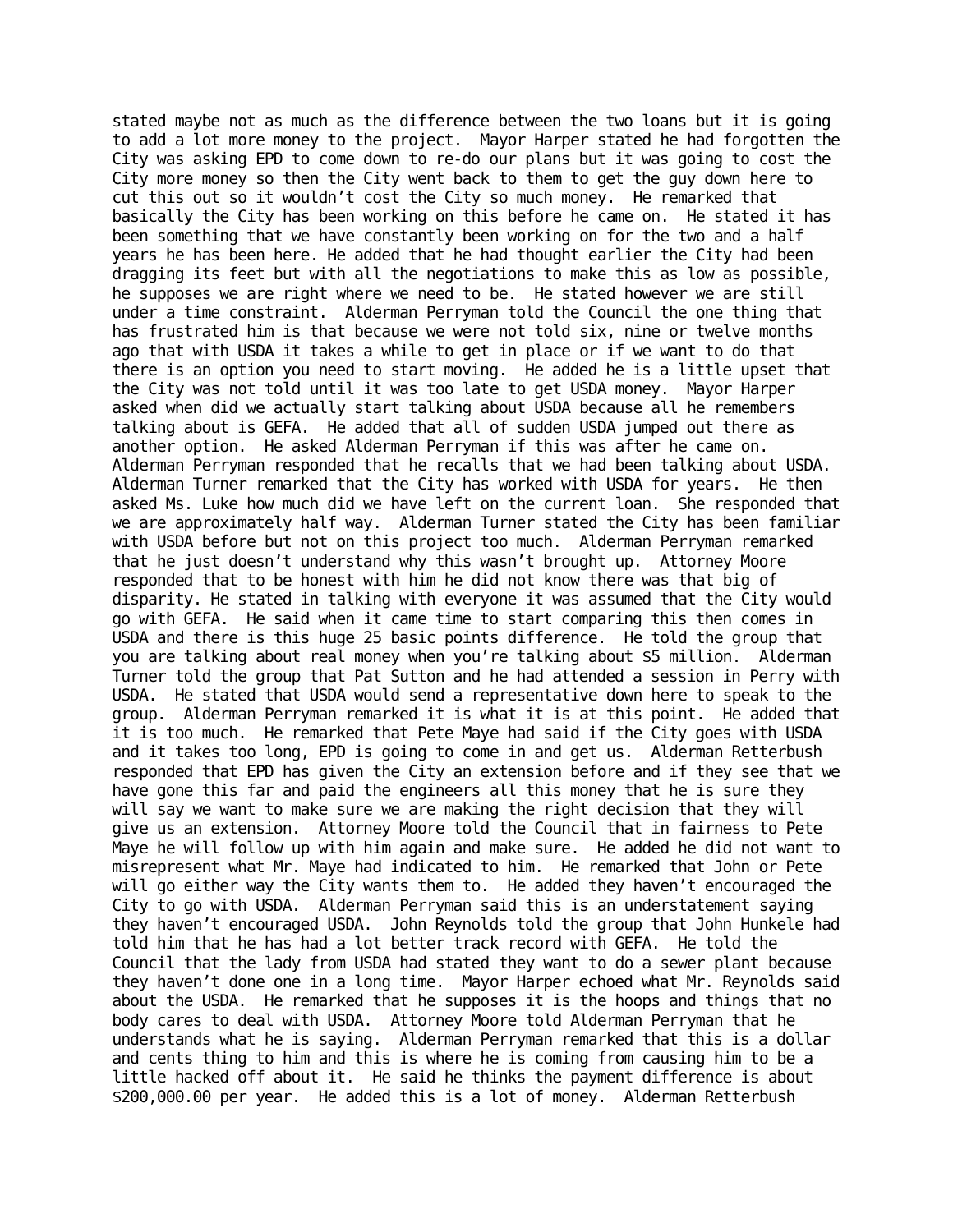asked why we don't investigate this further before we go forward. Attorney Moore responded that the thing is that this is his fault from a stand point. He added the options are still there. He went on to say that it is available and that we have left this open. Attorney Moore told the group that to be frank he has not been encouraged that this is an avenue we need to pursue. He said he didn't mean we can't keep it open. Alderman Stalnaker remarked that we need to make sure we run the ad. Mayor Harper told Attorney Moore that they make it sound like if the City doesn't get this thing started and renegotiating the Consent Order we may start facing fines if we go with USDA and it takes a lot longer. Attorney Moore responded that what they were saying was they want to get ahead and work on the Consent Order. He stated that the financing is not put in the Consent Order. Alderman Perryman asked when does the current Consent Order run out. Attorney Moore responded that we still have time which is by June 2010. He then read the Consent Order. John Reynolds informed the Council that John and Pete want to bid this out by Christmas, but they are not through with the plans yet. Alderman Perryman asked if we can show some progress. Attorney Moore responded that EPD is slamming our proposal which has brought us to a standstill. Alderman Perryman then asked if USDA is an option. Attorney Moore responded that the option is open.

ADJOURNMENT: There being no further business to discuss, Alderman Richbourg made a motion seconded by Alderman Stalnaker to adjourn. The motion was carried unanimously. Meeting was officially adjourned at 6:43 p.m.

\_\_\_\_\_\_\_\_\_\_\_\_\_\_\_\_\_\_\_\_\_\_\_\_\_\_\_ \_\_\_\_\_\_\_\_\_\_\_\_\_\_\_\_\_\_\_\_\_\_\_\_\_\_ Mayor Travis Harper **Alderman Michael Richbourg** 

\_\_\_\_\_\_\_\_\_\_\_\_\_\_\_\_\_\_\_\_\_\_\_\_\_\_ \_\_\_\_\_\_\_\_\_\_\_\_\_\_\_\_\_\_\_\_\_\_\_\_\_ Alderman Darrin Davis Alderman Dick Perryman

\_\_\_\_\_\_\_\_\_\_\_\_\_\_\_\_\_\_\_\_\_\_\_\_\_\_\_ \_\_\_\_\_\_\_\_\_\_\_\_\_\_\_\_\_\_\_\_\_\_\_\_\_ Alderman Billy Retterbush Alderman Scott Stalnaker